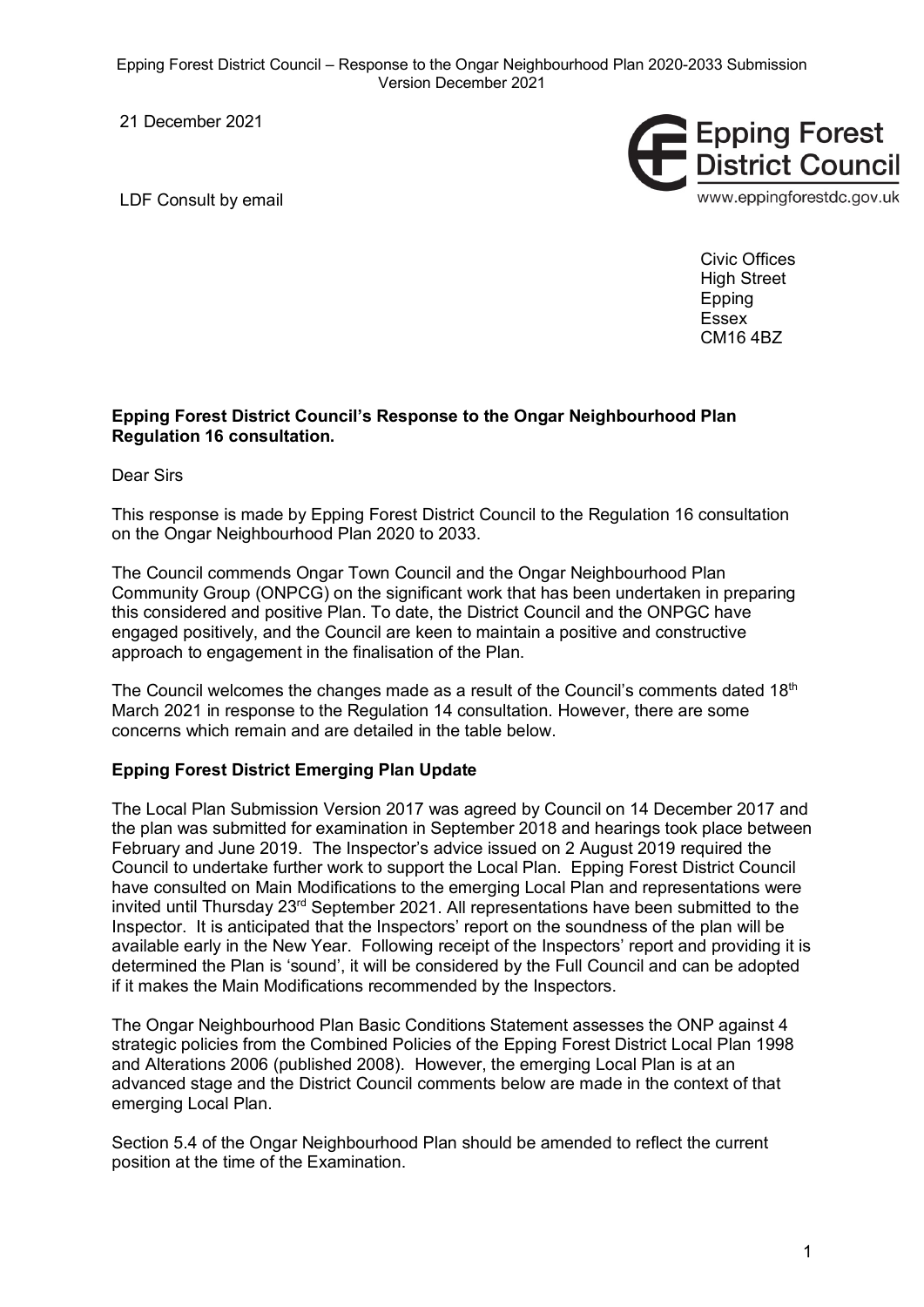## **Strategic Environmental Assessment (SEA) and Habitat Regulation Assessment (HRA) Screening**

The outcome of the SEA and HRA screening was based on the Regulation 14 Consultation Version 2.5.1 which concluded that a neither a full SEA or HRA would be required. An updated SEA and HRA screening document is attached to take into account changes made since the previous version. Given no significant changes to the plan have been made the conclusions of the SEA and HRA screening have remained the same.

Yours Sincerely

Loredana Ciavucco

Planning Policy Officer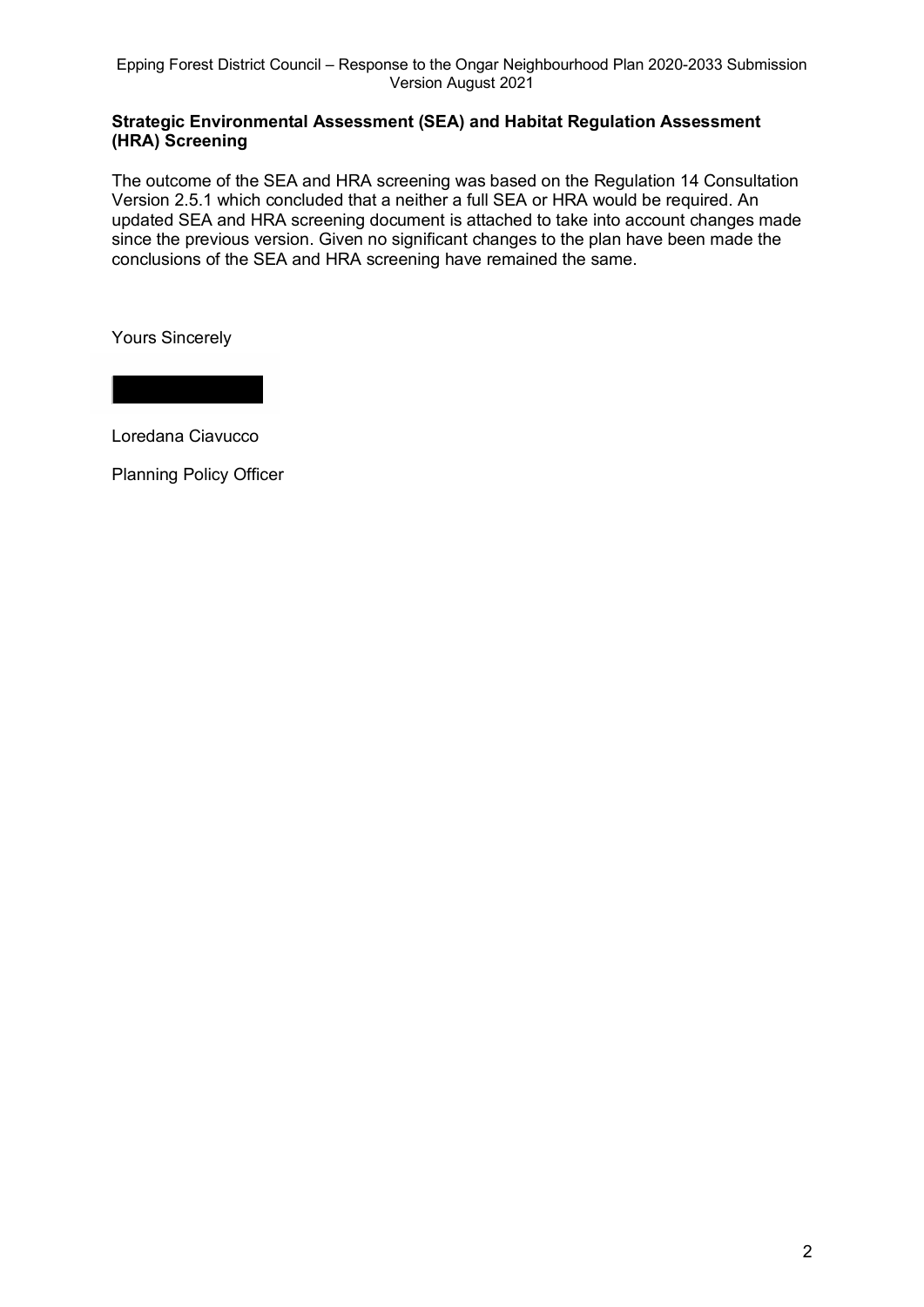## **Table 1: Assessment of compatibility with the strategic policies in the Epping Forest District Local Plan Submission Version – as amended by Main Modifications**

| <b>Policy</b><br>code   | <b>Policy Name</b>                                | Compatibility with EFDC Local Plan Strategic Policies -<br>October 2020                                                                                                                                                                                                                                                                                                                                                                                                                                                                                                                                                                                                                                                                                                | <b>Regulation 16 Comments</b>                                                                                                                                                                                                                                                                                                                                                                                                                                                                                                                                                                                                                                                                                                                                                                                                                                                                                                                                                                                                                                                                                                                                                                                                                                                                                                                                                                                                                                                                                                                                                                                                                                                                                                                                                                                                                                                                                                                                                                                                                                                                                                                                                                                                                                                                                                                                                                                                                                                                                                                                                                                                    |
|-------------------------|---------------------------------------------------|------------------------------------------------------------------------------------------------------------------------------------------------------------------------------------------------------------------------------------------------------------------------------------------------------------------------------------------------------------------------------------------------------------------------------------------------------------------------------------------------------------------------------------------------------------------------------------------------------------------------------------------------------------------------------------------------------------------------------------------------------------------------|----------------------------------------------------------------------------------------------------------------------------------------------------------------------------------------------------------------------------------------------------------------------------------------------------------------------------------------------------------------------------------------------------------------------------------------------------------------------------------------------------------------------------------------------------------------------------------------------------------------------------------------------------------------------------------------------------------------------------------------------------------------------------------------------------------------------------------------------------------------------------------------------------------------------------------------------------------------------------------------------------------------------------------------------------------------------------------------------------------------------------------------------------------------------------------------------------------------------------------------------------------------------------------------------------------------------------------------------------------------------------------------------------------------------------------------------------------------------------------------------------------------------------------------------------------------------------------------------------------------------------------------------------------------------------------------------------------------------------------------------------------------------------------------------------------------------------------------------------------------------------------------------------------------------------------------------------------------------------------------------------------------------------------------------------------------------------------------------------------------------------------------------------------------------------------------------------------------------------------------------------------------------------------------------------------------------------------------------------------------------------------------------------------------------------------------------------------------------------------------------------------------------------------------------------------------------------------------------------------------------------------|
| ONG-<br>RR <sub>1</sub> | Employment<br>and Rural<br><b>Diversification</b> | <b>Policy E 1 Employment Sites.</b><br>The policy is not incompatible with Policy E 1. The Local Plan<br>deals with the environmental impacts of such development in<br>the DM Policy Section, in particular DM 21 Local<br>Environmental Impacts, Pollution and Land Contamination<br>which is not a strategic policy.                                                                                                                                                                                                                                                                                                                                                                                                                                                | No comments                                                                                                                                                                                                                                                                                                                                                                                                                                                                                                                                                                                                                                                                                                                                                                                                                                                                                                                                                                                                                                                                                                                                                                                                                                                                                                                                                                                                                                                                                                                                                                                                                                                                                                                                                                                                                                                                                                                                                                                                                                                                                                                                                                                                                                                                                                                                                                                                                                                                                                                                                                                                                      |
| ONG-<br>RR <sub>2</sub> | Chipping<br>Ongar High<br><b>Street</b>           | <b>Policy E 2 Centre Hierarchy/ Retail Policy</b><br>The NDP policy is more permissive than Policy E 2 in the<br>context of the Use Classes Order but new changes to the Use<br>Class Order makes this irrelevant.                                                                                                                                                                                                                                                                                                                                                                                                                                                                                                                                                     | Part 2. The phrase "Uses not open to the general public" is unclear. There is no clear indication of what type of use<br>is envisaged.<br>The control envisaged may not be achievable given the new Use Class Order introduced on 1 <sup>st</sup> September 2020.<br>The new Class E - "commercial, business and service" - use class would subsume the existing Class A1 (Shops),<br>Class A2 (Financial and professional services), Class A3 (Restaurants and cafes), and Class B1 (Business) use<br>classes.<br>Part 4 - Pleasant Car Park was assessed through the Local Plan site selection process (SR-0845) which concluded it<br>was not suitable for development for the following reasons: "Although the site is in a sustainable location, it scored<br>poorly against several criteria at Stage 2 including settlement character and impact of air quality. The potential loss of<br>car parking in this location was considered unacceptable and the site therefore did not proceed any further."                                                                                                                                                                                                                                                                                                                                                                                                                                                                                                                                                                                                                                                                                                                                                                                                                                                                                                                                                                                                                                                                                                                                                                                                                                                                                                                                                                                                                                                                                                                                                                                                                   |
| ONG-<br>RR <sub>3</sub> | New Housing<br>Mix and<br>Standards               | SP 3 Place Shaping – to be considered not incompatible with<br>this policy further justification needs to be provided for part 2<br>densities.<br><b>Policy H 1 Housing Mix and Accommodation Types</b><br>The policy is not compatible with policy H 1 for the reasons<br>noted under 'Further Comments'<br>Policy P 4 Ongar<br>This policy is not compatible with Policy P 4 due to the<br>indicative densities of sites allocated in the Local Plan. Should<br>significantly lower densities be imposed on these sites the<br>strategy of the Local Plan could be compromised due to<br>achieving a lower yield and not making most effective use of<br>land.<br>It should be noted that Main Modifications are proposed to the<br>site requirements of Policy P 4. | Part 1. Requires that the mix of accommodation must both reflect the latest evidence of local housing need AND<br>include 3-4 bedroom, 1-2 bedroom and housing suitable for the elderly or people of limited mobility.<br>This is contradictory in the sense that it identifies that the local evidence should be reflected then presupposes what<br>that evidence might state. Also, it is not reasonable to ask for a mix in every individual development, where the size<br>of the development may not make this feasible. If reworded to replace 'including' with 'for example' this would<br>overcome the concern.<br>The use of the word 'must' is not appropriate here and should be more flexible. It is not reasonable to ask for a mix in<br>every individual development, where the size of the development may not make this feasible.<br>Whilst the SHMA 2015 provides the overall housing mix required at District level, it is recognised that the mix<br>proposed on individual sites should reflect local need and respond to specific site constraints. A strategic approach to<br>delivering housing mix is required to ensure that District wide mix is met, but individual sites provide the housing mix<br>most appropriate to their context. Therefore, the starting point for determining mix for any site should be the<br>indicative capacity and density as set out in the LPSV site allocations. The local need for market vs. affordable<br>housing will be different, and this should be taken into consideration.<br>Part 2. Requires that the density of new residential development should complement the local context and wider<br>existing area. The supporting text highlights the existing average density of 24 dwellings per hectare.<br>Policy SP3 Place Shaping of the LPSV seeks densities above 50 dwellings per hectare in towns (Ongar is classed as<br>a Town in the LPSV). However, at Part B (iv) the policy notes that lower densities may be appropriate in certain<br>circumstances. A proposed modification to Policy SP3 amplifies Part B (iv) of the policy to note that where such<br>lower densities are proposed, there would need to be suitable justification.<br>The indicative site densities of the Local Plan allocations: ONG.R3 is 34 dph, ONG.R4 is 43 dph, ONG.R5 is 36 dph,<br>ONG.R8 is 34 dph, and ONG.R1 & 2 in the West Ongar Concept Framework are around 40dphhowever, ONG.R6 is<br>25 dph and ONG.R7 is 23 dph. Clarity is required to ensure that the policy does not compromise the delivery of the<br>allocated sites in the emerging Local Plan. |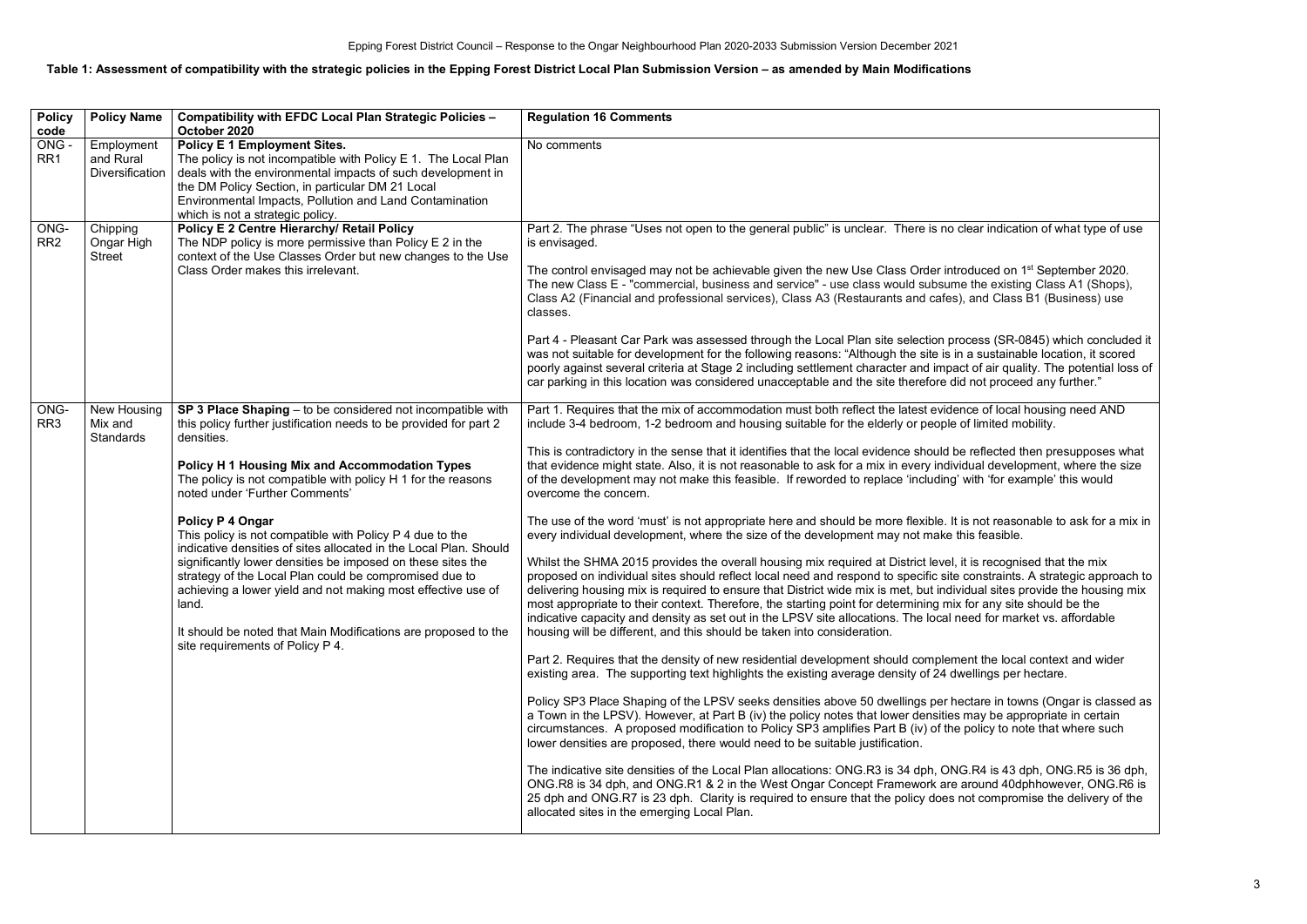|                         |                                                                             |                                                                                                                                                                                                                                                                                                                                                                                                                                                                                                                               | Part 3 – Potential duplication in that LPSV states that any new development should 'meet or exceed' the National<br>Space Standards.                                                                                                                                                                                                                                                                                                                                                                                                                                                                                                                                                                                                                                                                                                                                                                                                                                                                                                                                                     |
|-------------------------|-----------------------------------------------------------------------------|-------------------------------------------------------------------------------------------------------------------------------------------------------------------------------------------------------------------------------------------------------------------------------------------------------------------------------------------------------------------------------------------------------------------------------------------------------------------------------------------------------------------------------|------------------------------------------------------------------------------------------------------------------------------------------------------------------------------------------------------------------------------------------------------------------------------------------------------------------------------------------------------------------------------------------------------------------------------------------------------------------------------------------------------------------------------------------------------------------------------------------------------------------------------------------------------------------------------------------------------------------------------------------------------------------------------------------------------------------------------------------------------------------------------------------------------------------------------------------------------------------------------------------------------------------------------------------------------------------------------------------|
| ONG-<br>RR4             | <b>Broadband</b>                                                            | <b>Policy D 5 Communications Infrastructure</b><br>The policy is not incompatible with Policy D 5.                                                                                                                                                                                                                                                                                                                                                                                                                            | The use of the word 'must' means in every circumstance which may not always be possible. This goes beyond the<br>emerging Local plan Policy, see LPSV Policy D5, Part A:<br>A. The Council will promote enhanced digital connectivity throughout the District by supporting high speed<br>broadband and telecommunication infrastructure. In particular applicants submitting planning applications for<br>major development proposals should demonstrate how high speed broadband infrastructure will be<br>accommodated within the development.                                                                                                                                                                                                                                                                                                                                                                                                                                                                                                                                        |
| ONG-<br>ED <sub>1</sub> | Local<br>Character<br>and Design                                            | <b>SP 3 Place Shaping</b><br>The policy is not incompatible with Policy SP 3<br>P 4 Ongar<br>The policy seeks to go further than the Local Plan in terms of<br>tree retention on sites. Should significantly lower densities be<br>imposed on these sites as a result the strategy of the Local<br>Plan could be compromised due to achieving a lower yield and<br>not making most effective use of land.<br>It should be noted that Main modifications are proposed to the<br>Site requirements of allocated sites in Ongar. | The use of 'must' should be avoided - recommend should.<br>The policy would benefit from a caveat in respect of the criteria such as by adding "where possible" to 'This<br>includes' this would also make the policy more compatible with the requirements that the Local Plan places upon<br>the sites such as minimising the loss of trees rather than ruling them out altogether.<br>Section 7.2 In relation to the supporting text to policy ONG-ED1 concerning site density, the approximate capacity<br>figures in the LPSV, which set out housing numbers for allocated sites, are the result of a comprehensive site<br>selection and assessment process. This process, outlined in the Site Selection Report (EB805), takes into account<br>policy constraints, quantitative and qualitative considerations (incl. environmental, biodiversity and heritage impact,<br>value to Green Belt, accessibility, landscape and townscape impact and physical site constraints). Therefore, the<br>housing numbers put forward should already be considered appropriate for the site. |
| ONG-<br>ED <sub>2</sub> | Design and<br>Character in<br>the Chipping<br>Ongar<br>Conservation<br>Area | <b>SP 3 Place Shaping</b><br>This policy is not incompatible with Policy SP 3. In particular it<br>seeks to add further detail to Part (xi) which seeks to maintain<br>and enhance the important features, character and assets of<br>existing settlements.                                                                                                                                                                                                                                                                   | The policy is compatible with the non strategic DM 14 Shop Fronts and on Street Dining including proposed Main<br>Modifications to Policy DM 14.<br>The use of the word 'must' should be avoided and could be replaced with 'should' or 'should normally'.<br>The policy should not duplicate references to other parts of the plan as the plan is read as a whole.<br>Part 1, third bullet – reference to 'the architectural diversity of the area' needs more specification, perhaps reference<br>to the Ongar Design Guide could be made here.                                                                                                                                                                                                                                                                                                                                                                                                                                                                                                                                        |
| ONG-<br>ED <sub>3</sub> | Historic<br><b>Buildings</b>                                                | There are no directly relevant strategic policies in the Local<br>Plan                                                                                                                                                                                                                                                                                                                                                                                                                                                        | The use of 'must' should be avoided - recommend should.<br>Part 1 & 2 – Each case should be assessed on its own merits.<br>Part 3 of the policy is not compatible with National Policy as the requirement for alterations to be reversible is a more<br>stringent requirement.<br>Part 4 of the policy is a more detailed interpretation than the national guidance in respect of the setting of listed<br>buildings and should describe the importance of the spaces in relation to the significance of the listed building.<br>Part 6 – 'constructional detail' has not been defined within the Plan itself or the accompanying Glossary                                                                                                                                                                                                                                                                                                                                                                                                                                               |
| ONG-<br>ED <sub>4</sub> | Sustainable<br>Design                                                       | <b>SP 3 Place Shaping</b><br>In broad terms the policy is not incompatible with Policy SP 3<br>SP 7 The Natural Environment, Landscape Character and<br><b>Green and Blue Infrastructure</b><br>In broad terms the policy is not incompatible with Policy SP 7<br>subject to the comments in 'Further Comments'.<br>It should be noted that Main Modifications are proposed to<br>Policy SP 7                                                                                                                                 | The use of 'must' should be avoided - recommend should.<br>Part 1 final bullet – It may not be appropriate that "all hard surfaces" are made permeable in new development in<br>Ongar. There may be sites and locations where this is not suitable, indeed this is dependent upon geology. The<br>requirements should be caveated with words such as 'where possible' or 'normally' to provide some flexibility.<br>Part 2 - it is not clear why the provisions in Part 2 should only relate to new development involving new layout (roads<br>and footpaths) since it precludes other opportunities to incorporate high quality public realm, SuDS, enhancements to<br>biodiversity.                                                                                                                                                                                                                                                                                                                                                                                                    |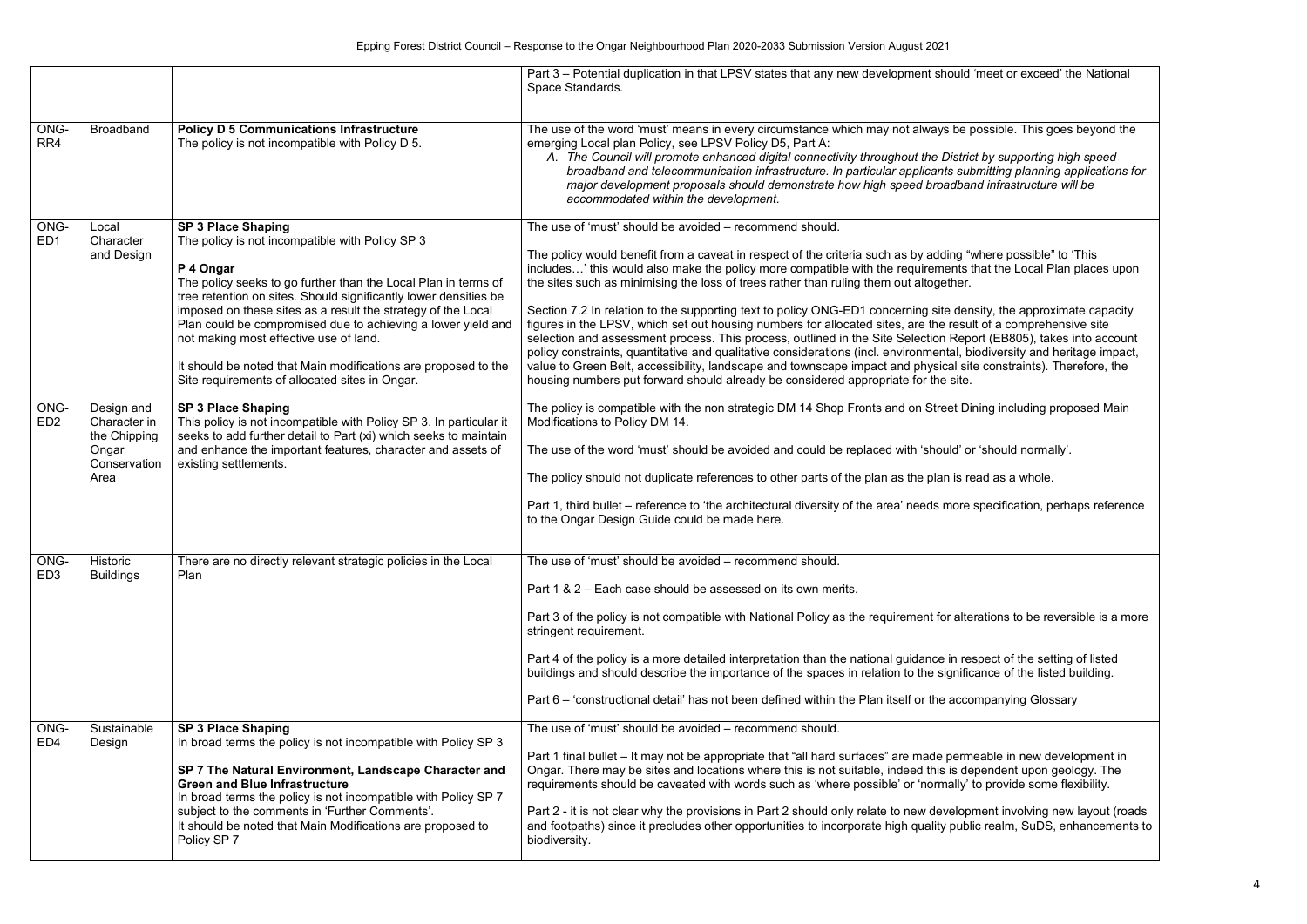|                         |                                          |                                                                                                                                                                                                                                                                                                                                                                                       | Please note the Council has now published its Sustainability Guidance.                                                                                                                                                                                                                                                                                                                                                                                                                                                                                                                                                                                                                                                                                                                                                                                                                                                                                                                                                                                                          |
|-------------------------|------------------------------------------|---------------------------------------------------------------------------------------------------------------------------------------------------------------------------------------------------------------------------------------------------------------------------------------------------------------------------------------------------------------------------------------|---------------------------------------------------------------------------------------------------------------------------------------------------------------------------------------------------------------------------------------------------------------------------------------------------------------------------------------------------------------------------------------------------------------------------------------------------------------------------------------------------------------------------------------------------------------------------------------------------------------------------------------------------------------------------------------------------------------------------------------------------------------------------------------------------------------------------------------------------------------------------------------------------------------------------------------------------------------------------------------------------------------------------------------------------------------------------------|
|                         |                                          |                                                                                                                                                                                                                                                                                                                                                                                       | https://www.eppingforestdc.gov.uk/wp-content/uploads/2021/08/EFDC-Sustainability-Guidance Vol1 major-dev.pdf                                                                                                                                                                                                                                                                                                                                                                                                                                                                                                                                                                                                                                                                                                                                                                                                                                                                                                                                                                    |
|                         |                                          |                                                                                                                                                                                                                                                                                                                                                                                       | https://www.eppingforestdc.gov.uk/wp-content/uploads/2021/08/EFDC-Sustainability-Guidance Vol2 minor-dev.pdf                                                                                                                                                                                                                                                                                                                                                                                                                                                                                                                                                                                                                                                                                                                                                                                                                                                                                                                                                                    |
| ONG-                    | Natural                                  | P 4 Ongar                                                                                                                                                                                                                                                                                                                                                                             | The use of 'must' should be avoided – recommend should.                                                                                                                                                                                                                                                                                                                                                                                                                                                                                                                                                                                                                                                                                                                                                                                                                                                                                                                                                                                                                         |
| ED <sub>5</sub>         | Environment                              | The policy seeks to go further than the Local Plan in terms of<br>tree retention on sites in relation to retention of newly planted<br>woodland, copses and hedges. Should significantly lower<br>densities be imposed on these sites as a result the strategy of<br>the Local Plan could be compromised due to achieving a lower<br>yield and not making most effective use of land. | Insert unacceptable adverse environmental impact in section 2 to be consistent with part 1                                                                                                                                                                                                                                                                                                                                                                                                                                                                                                                                                                                                                                                                                                                                                                                                                                                                                                                                                                                      |
| ONG-<br>ED <sub>6</sub> | Landscape<br>and amenity<br>buffer zones | Policy P 4 Ongar. The policy is not considered to be<br>compatible with the strategic policies of the Local Plan. Refer<br>'Further Comments'                                                                                                                                                                                                                                         | The requirement for a landscape buffer is not reflected in the Local Plan, although its consideration may form part of<br>the process in developing the Concept Framework Plan. Whilst we can understand the desire to reference here, we<br>do not consider it appropriate for a plan to be included or for the specific spatial extent to be stated at this stage. We<br>consider that this could be misleading to readers of the Plan.                                                                                                                                                                                                                                                                                                                                                                                                                                                                                                                                                                                                                                       |
|                         |                                          |                                                                                                                                                                                                                                                                                                                                                                                       | The supporting text could usefully be expanded to provide context as to what a Concept Framework Plan is and for<br>instance the requirement that this plan is produced by wide range partners, considered/ informed by QRP and<br>requirement for it to be endorsed prior to determination of any application.                                                                                                                                                                                                                                                                                                                                                                                                                                                                                                                                                                                                                                                                                                                                                                 |
|                         |                                          |                                                                                                                                                                                                                                                                                                                                                                                       | The buffer should not preclude vehicular access to the site from the High Street which is noted as the Council's<br>preference in the LPSV, p107 of Appendix 6. Should significantly lower densities be imposed on this site as a result<br>the strategy of the Local Plan could be compromised due to achieving a lower yield and not making most effective<br>use of land.                                                                                                                                                                                                                                                                                                                                                                                                                                                                                                                                                                                                                                                                                                    |
| $ONG -$                 | <b>Local Green</b>                       |                                                                                                                                                                                                                                                                                                                                                                                       | This policy is not consistent with National Policy NPPF Paragraph 103:                                                                                                                                                                                                                                                                                                                                                                                                                                                                                                                                                                                                                                                                                                                                                                                                                                                                                                                                                                                                          |
| CT <sub>1</sub>         | Spaces                                   |                                                                                                                                                                                                                                                                                                                                                                                       | Policies for managing development within a Local Green Space should be consistent with those for Green Belts.                                                                                                                                                                                                                                                                                                                                                                                                                                                                                                                                                                                                                                                                                                                                                                                                                                                                                                                                                                   |
|                         |                                          |                                                                                                                                                                                                                                                                                                                                                                                       | Green Belt policy does not preclude all development.                                                                                                                                                                                                                                                                                                                                                                                                                                                                                                                                                                                                                                                                                                                                                                                                                                                                                                                                                                                                                            |
|                         |                                          |                                                                                                                                                                                                                                                                                                                                                                                       | The supporting text will also need updating to reflect this.                                                                                                                                                                                                                                                                                                                                                                                                                                                                                                                                                                                                                                                                                                                                                                                                                                                                                                                                                                                                                    |
| ONG-<br>CT <sub>2</sub> | Community,<br>Cultural,<br>Leisure and   | Policy D 2 Essential Facilities and Services. This policy is<br>broadly compatible with Policy D 5 subject to the comments'                                                                                                                                                                                                                                                           | Part 2 of the policy is a statement of information rather than a policy and simply states a short list of facilities<br>considered to be of particular importance to local provision.                                                                                                                                                                                                                                                                                                                                                                                                                                                                                                                                                                                                                                                                                                                                                                                                                                                                                           |
|                         | Sports<br>Facilities                     | It should be noted that Main Modifications are proposed to<br>Policy D 2.                                                                                                                                                                                                                                                                                                             | The policy as written is unclear and should highlight the need to protect/enhance facilities if there are impacts.                                                                                                                                                                                                                                                                                                                                                                                                                                                                                                                                                                                                                                                                                                                                                                                                                                                                                                                                                              |
| ONG-<br>CT <sub>3</sub> | Transport and<br>Movement                | Policy T 1 Sustainable Transport Choices. This policy is<br>broadly compatible with Policy T 1. However, it should be<br>noted that Main Modifications are proposed to Policy T 1.                                                                                                                                                                                                    | Part 1 – 'must' has not been replaced with more flexible wording.<br>The policy needs to be aligned with LPSV policy T1 which as amended by the Main Modifications states: The Council<br>will regard Essex County Council's adopted Parking Standards as the starting point and will appraise proposals on a<br>case by case basis to assess that the level of parking is commensurate to the development proposed. This will<br>include consideration of the scale and type of development, the sustainability of its location (including access to<br>sustainable transport modes and access to services) and local vehicle ownership levels. Where practicable and for<br>sites within 400m of a London Underground Station and/or within a Town Centre or comparable sustainable location,<br>the Council will seek reduced car parking provision, including car free, development.<br>Part 1 (b) - 2009 is added to 'Essex Parking Standards'. Suggest removing the date to futureproof. Alternatively,<br>include the wording 'or any future adopted parking standards'. |